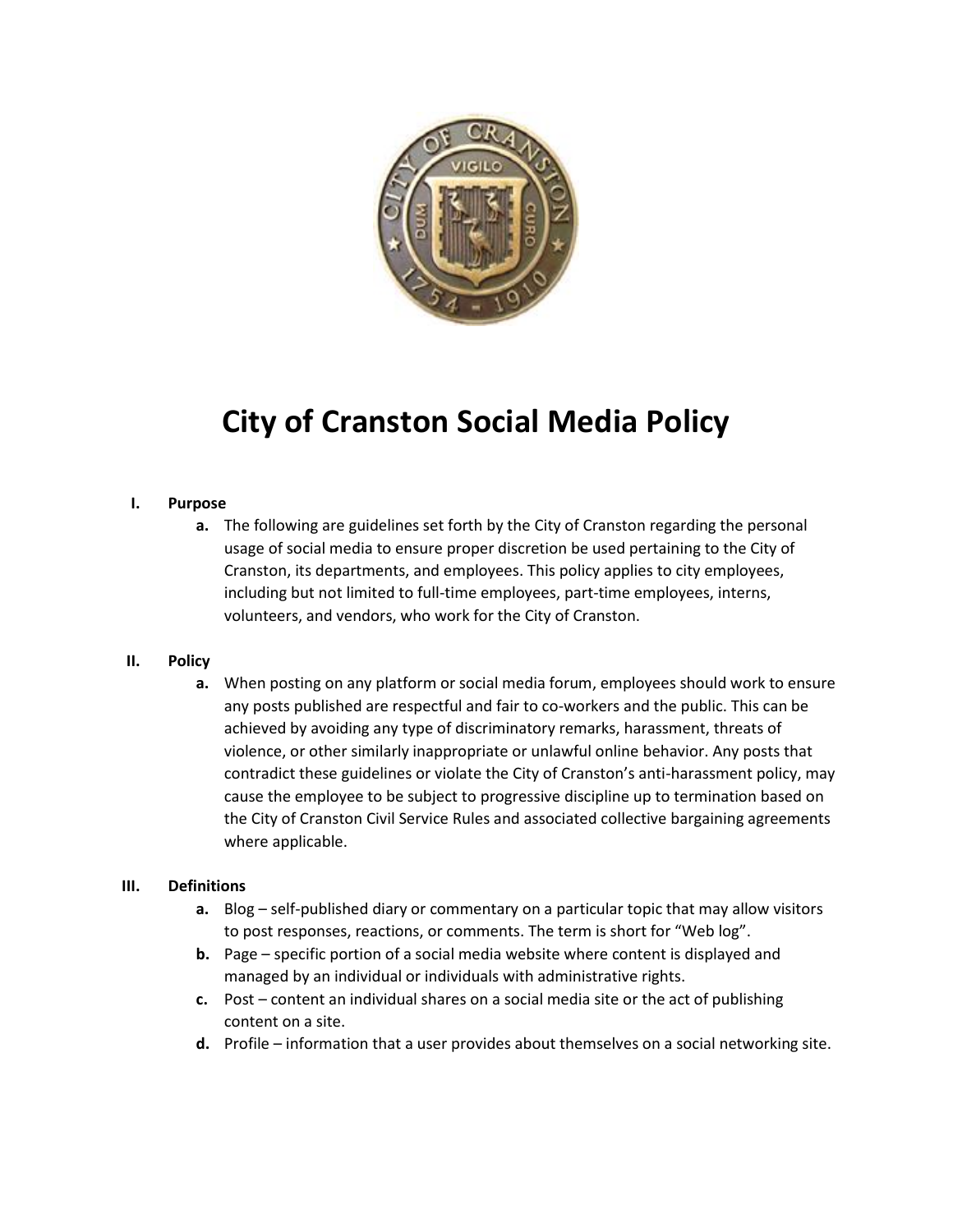- **e.** Social Media a category of Internet-based resources that integrate user generated content and user participation. This includes, but is not limited to social networking sites, microblogging sites, photo or video sharing sites, wikis, blogs, and news sites.
- **f.** Social Networks online platforms where users can create profiles, share information, and socialize with others using a range of technologies.
- **g.** Speech expression or communication of thoughts or opinions in spoken words, writing, expressive conduct, symbolism, photographs, videos, or related forms of communication.
- **h.** Social Media Forums an online discussion site where people can hold conversations in the form of posted messages. They differ from chat rooms in that messages are often longer than one line of text, and are at least temporarily archived.

## **IV. Use of Social Media**

- The following are important guidelines designed to help all City employees make responsible decisions when it comes to using social media.
	- **a.** Employees should be aware that privacy does not exist within the world of social media regardless of privacy settings on social media forums. This means posts, pictures, videos, audio clips, and other content could be accessed or made available to those it was not originally intended for. With this in mind, careful consideration should be taken with posts pertaining to the City of Cranston, departments, co-workers, or work-related topics.
	- **b.** Employees should never represent themselves as a spokesperson for the City of Cranston or its departments, without explicit authorization from a supervisor or City official. If an employee creates any post directly or indirectly relating to the City of Cranston, a city department, city staff, or operations, that employee must ensure that they have made clear this opinion does not reflect the opinion of the City of Cranston and get approval from their department head prior to posting. Any post doing so should include a disclaimer such as "The opinions expressed within this post are my own and do not represent the views of the City of Cranston, its elected officials, or employees."
	- **c.** Any confidential information acquired by a City of Cranston employee as a result of their employment with the City cannot be disclosed through any social media outlet, forum, or network. Such confidential information includes, but is not limited to internal reports, confidential communications, policies, procedures, and any type of personal or medical confidential information.
	- **d.** Employees should be aware that any personal social media accessed through Cityowned systems is visible and monitored by the City of Cranston. Employees should not be accessing personal social media during work hours unless it pertains to their job responsibilities.
	- **e.** City email addresses should never be used to register social media accounts, blogs, or other online media forums, unless it is part of the employee's duties.
	- **f.** Engaging in any type of social media activity that involves discriminatory language or acts, harassment, threats of violence, anything considered libel, slander, or defamation, or any other form of inappropriate or unlawful conduct will not be tolerated by the City of Cranston.